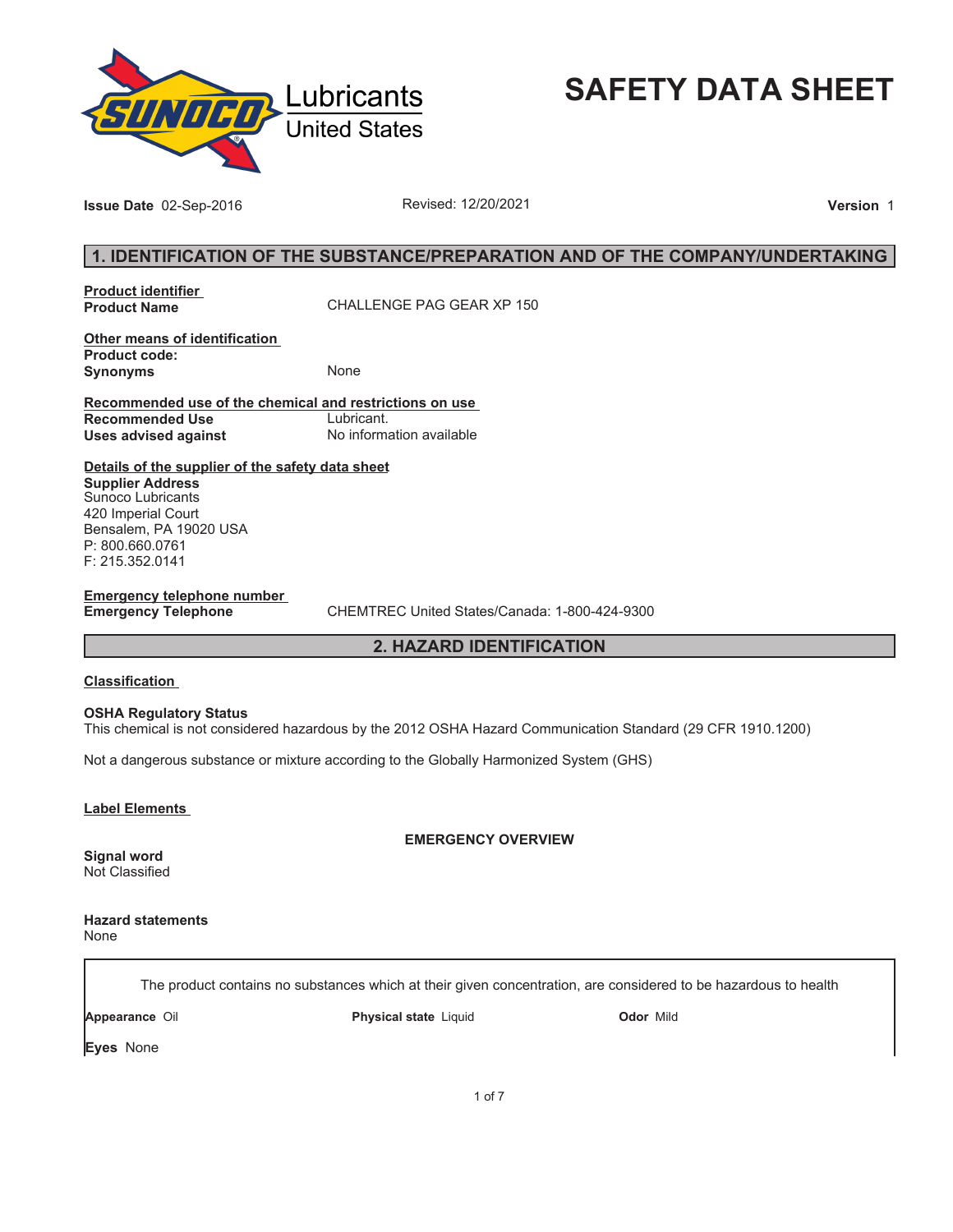## **Hazards not otherwise classified (HNOC)**

**Other information**

Harmful to aquatic life with long lasting effects

## **3. COMPOSITION/INFORMATION ON INGREDIENTS**

\_\_\_\_\_\_\_\_\_\_\_\_\_\_\_\_\_\_\_\_\_\_\_\_\_\_\_\_\_\_\_\_\_\_\_\_\_\_\_\_\_\_\_\_\_\_\_\_\_\_\_\_\_\_\_\_\_\_\_\_\_\_\_\_\_\_\_\_\_\_\_\_\_\_\_\_\_\_\_\_\_\_\_\_\_\_\_\_\_\_\_\_\_

The product contains no substances which at their given concentration, are considered to be hazardous to health.

| <b>Components</b>                                           |                                                                                                                 | <b>CAS-No</b>                       | Weight %                                                                                    | <b>Trade Secret</b> |
|-------------------------------------------------------------|-----------------------------------------------------------------------------------------------------------------|-------------------------------------|---------------------------------------------------------------------------------------------|---------------------|
| Polyalkylene Glycol                                         |                                                                                                                 | Proprietary                         | $80 - 100\%$                                                                                |                     |
|                                                             |                                                                                                                 |                                     |                                                                                             |                     |
| <b>4. FIRST AID MEASURES</b>                                |                                                                                                                 |                                     |                                                                                             |                     |
| <b>First aid measures</b>                                   |                                                                                                                 |                                     |                                                                                             |                     |
| Eye contact:                                                |                                                                                                                 | symptoms persist, call a physician. | Rinse immediately with plenty of water, also under the eyelids, for at least 15 minutes. If |                     |
| Skin contact:                                               | physician.                                                                                                      |                                     | Wash off immediately with soap and plenty of water. If skin irritation persists, call a     |                     |
| Inhalation:                                                 |                                                                                                                 |                                     | In the case of inhalation of aerosol/mist consult a physician if necessary.                 |                     |
| Ingestion:                                                  | Drink plenty of water. Do not induce vomiting without medical advice. If symptoms persist,<br>call a physician. |                                     |                                                                                             |                     |
| Most important symptoms and effects, both acute and delayed |                                                                                                                 |                                     |                                                                                             |                     |

**Symptoms** No information available.

**Indication of any immediate medical attention and special treatment needed**

## **5. FIRE-FIGHTING MEASURES**

**Suitable extinguishing media:**

Water. Dry chemical. Carbon dioxide (CO2). Foam.

Unsuitable extinguishing media No information available **Specific hazards arising from the chemical** In the event of fire, cool tanks with water spray.

### **Explosion data**

**Sensitivity to Mechanical Impact** None. **Sensitivity to Static Discharge** None.

### **Special protective equipment for firefighters:**

As in any fire, wear self-contained breathing apparatus pressure-demand, MSHA/NIOSH (approved or equivalent) and full protective gear.

## **6. ACCIDENTAL RELEASE MEASURES**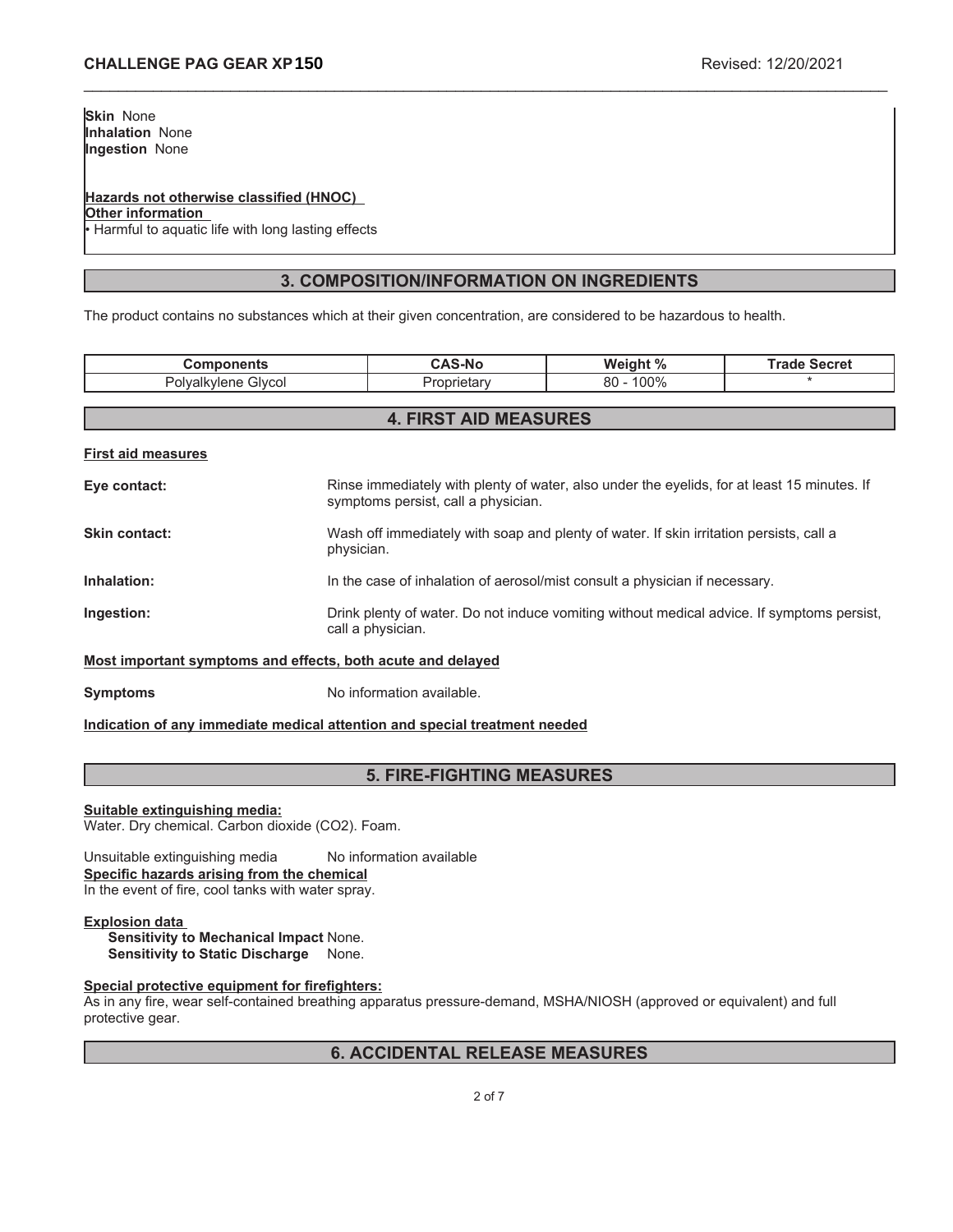| Personal precautions, protective equipment and emergency procedures   |                                                                                                    |                                                                                                                                               |                                                                                              |  |
|-----------------------------------------------------------------------|----------------------------------------------------------------------------------------------------|-----------------------------------------------------------------------------------------------------------------------------------------------|----------------------------------------------------------------------------------------------|--|
| <b>Personal precautions:</b>                                          |                                                                                                    | Contaminated surfaces will be extremely slippery. Use personal protective equipment.                                                          |                                                                                              |  |
| <b>Environmental precautions</b>                                      |                                                                                                    |                                                                                                                                               |                                                                                              |  |
| <b>Environmental precautions:</b>                                     |                                                                                                    | Do not flush into surface water or sanitary sewer system.                                                                                     |                                                                                              |  |
|                                                                       | Methods and material for containment and cleaning up                                               |                                                                                                                                               |                                                                                              |  |
| <b>Methods for containment</b>                                        |                                                                                                    | Prevent further leakage or spillage if safe to do so.                                                                                         |                                                                                              |  |
| Methods for cleaning up:                                              | container.                                                                                         | Absorb spill with inert material (e.g. dry sand or earth), then place in a chemical waste                                                     |                                                                                              |  |
|                                                                       |                                                                                                    | 7. HANDLING AND STORAGE                                                                                                                       |                                                                                              |  |
| <b>Precautions for safe handling</b>                                  |                                                                                                    |                                                                                                                                               |                                                                                              |  |
| <b>Handling</b>                                                       |                                                                                                    | Do not breathe vapors or spray mist. Spilling onto the container's outside will make<br>container slippery. Avoid contact with eyes and skin. |                                                                                              |  |
| Conditions for safe storage, including any incompatibilities          |                                                                                                    |                                                                                                                                               |                                                                                              |  |
| <b>Storage Conditions</b>                                             |                                                                                                    | Keep containers dry and tightly closed to avoid moisture absorption and contamination                                                         |                                                                                              |  |
|                                                                       |                                                                                                    | 8. EXPOSURE CONTROLS/PERSONAL PROTECTION                                                                                                      |                                                                                              |  |
| <b>Control parameters</b>                                             |                                                                                                    |                                                                                                                                               |                                                                                              |  |
| <b>Exposure Guidelines</b>                                            |                                                                                                    | Contains mineral oil, vegetable oil, and/or synthetic oil. Under conditions which may                                                         |                                                                                              |  |
| <b>Appropriate engineering controls</b>                               | generate mists, observe the OSHA PEL of 5 mg/m <sup>3</sup> , ACGIH STEL of 10 mg/m <sup>3</sup> . |                                                                                                                                               |                                                                                              |  |
| <b>Engineering measures to reduce</b><br>exposure:                    |                                                                                                    | Ensure adequate ventilation, especially in confined areas.                                                                                    |                                                                                              |  |
| Individual protection measures, such as personal protective equipment |                                                                                                    |                                                                                                                                               |                                                                                              |  |
| <b>Respiratory protection:</b>                                        | protective suit.                                                                                   |                                                                                                                                               | In case of mist, spray or aerosol exposure wear suitable personal respiratory protection and |  |
| Hand protection:                                                      | Nitrile rubber                                                                                     |                                                                                                                                               |                                                                                              |  |
| Eye protection:<br>Skin and body protection:                          | Safety glasses                                                                                     | Usual safety precautions while handling the product will provide adequate protection                                                          |                                                                                              |  |
| <b>General Hygiene Considerations</b>                                 | against this potential effect<br>Avoid contact with skin, eyes and clothing                        |                                                                                                                                               |                                                                                              |  |
| 9. PHYSICAL AND CHEMICAL PROPERTIES                                   |                                                                                                    |                                                                                                                                               |                                                                                              |  |
| Information on basic physical and chemical properties                 |                                                                                                    |                                                                                                                                               |                                                                                              |  |
| <b>Physical state Liquid</b><br>Appearance Oil                        | <b>Odor Mild</b>                                                                                   | <b>Color Clear</b>                                                                                                                            | Odor thresholdNo information<br>available                                                    |  |

\_\_\_\_\_\_\_\_\_\_\_\_\_\_\_\_\_\_\_\_\_\_\_\_\_\_\_\_\_\_\_\_\_\_\_\_\_\_\_\_\_\_\_\_\_\_\_\_\_\_\_\_\_\_\_\_\_\_\_\_\_\_\_\_\_\_\_\_\_\_\_\_\_\_\_\_\_\_\_\_\_\_\_\_\_\_\_\_\_\_\_\_\_

**Not applicable**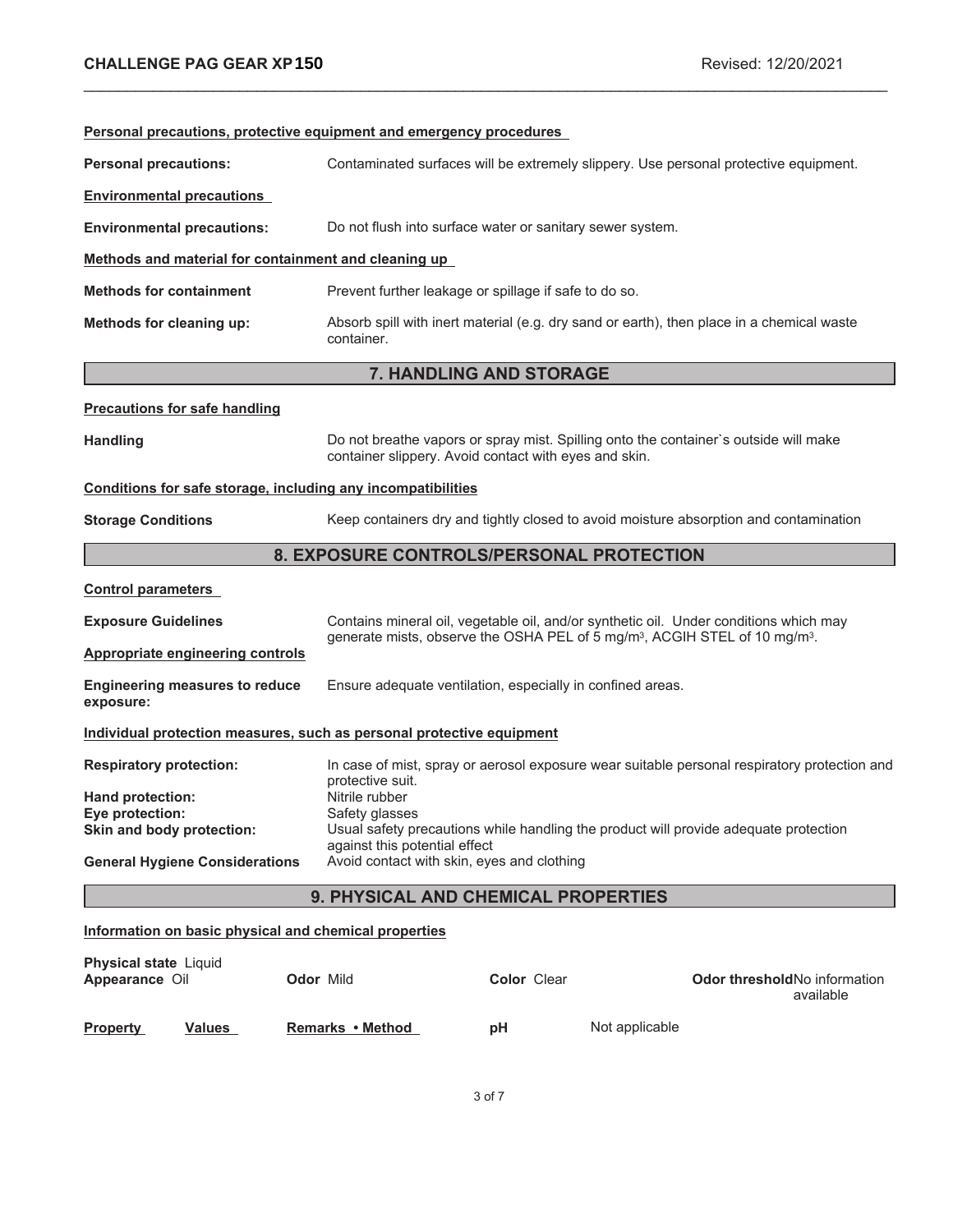## **CHALLENGE PAG GEAR XP 150 Revised: 12/20/2021**

| Melting<br>point/freezing available<br>point                                                                  | No information                            |                                                                                                                                          | boiling range available          | Boiling point / No information            |
|---------------------------------------------------------------------------------------------------------------|-------------------------------------------|------------------------------------------------------------------------------------------------------------------------------------------|----------------------------------|-------------------------------------------|
| <b>Flash point</b>                                                                                            | > 232 °C / > Cleveland Open Cup<br>450 °F |                                                                                                                                          | <b>Evaporation</b><br>rate       | No information<br>available               |
| Flammability                                                                                                  | No information                            |                                                                                                                                          | <b>Flammability</b>              |                                           |
| (solid, gas)<br>Upper                                                                                         | available<br>No information               |                                                                                                                                          | <b>Limit in Air</b><br>Lower     | No information                            |
| flammability<br>limit:                                                                                        | available                                 |                                                                                                                                          | flammability available<br>limit: |                                           |
| Vapor<br>pressure                                                                                             | No information<br>available               |                                                                                                                                          |                                  | Vapor density No information<br>available |
| <b>Specific</b>                                                                                               | > 1.0                                     |                                                                                                                                          | Water                            | Soluble in water                          |
| Gravity                                                                                                       |                                           |                                                                                                                                          | solubility                       |                                           |
| Solubility in<br>other solvents available                                                                     | No information                            |                                                                                                                                          | <b>Partition</b><br>coefficient  | No information<br>available               |
| <b>Autoignition</b>                                                                                           | No information                            |                                                                                                                                          |                                  | DecompositionNo information               |
| temperature<br><b>Kinematic</b>                                                                               | available<br>approx. 156                  |                                                                                                                                          | temperature<br><b>Dynamic</b>    | available<br>No information               |
| viscosity                                                                                                     | cSt @ 40 ° C                              |                                                                                                                                          | viscosity                        | available                                 |
| <b>Explosive properties</b><br><b>Oxidizing properties</b>                                                    |                                           | No information available<br>No information available                                                                                     |                                  |                                           |
| <b>Other information</b>                                                                                      |                                           |                                                                                                                                          |                                  |                                           |
| <b>Softening point</b><br><b>Molecular weight</b><br>VOC Content (%)<br><b>Density</b><br><b>Bulk density</b> |                                           | No information available<br>No information available<br>No information available<br>No information available<br>No information available |                                  |                                           |
| <b>10. STABILITY AND REACTIVITY</b>                                                                           |                                           |                                                                                                                                          |                                  |                                           |
| Reactivity<br>Not applicable                                                                                  |                                           |                                                                                                                                          |                                  |                                           |
| <b>Chemical stability</b>                                                                                     |                                           |                                                                                                                                          |                                  |                                           |
| <b>Stability</b>                                                                                              | <b>Possibility of Hazardous Reactions</b> | Stable under normal conditions                                                                                                           |                                  |                                           |
| <b>Reactions</b>                                                                                              | <b>Possibility of Hazardous</b>           | None under normal processing.                                                                                                            |                                  |                                           |
|                                                                                                               | <b>Hazardous polymerization</b>           | Hazardous polymerization does not occur.                                                                                                 |                                  |                                           |
| <b>Conditions to avoid</b>                                                                                    |                                           |                                                                                                                                          |                                  |                                           |

**Conditions to avoid** No special storage conditions required **Hazardous Decomposition Products**

**Hazardous Decomposition Products** Thermal decomposition can lead to release of irritating gases and vapors **Incompatible materials**

**Incompatible materials** Oxidising agents

**11. TOXICOLOGICAL INFORMATION**

**Information on likely routes of exposure**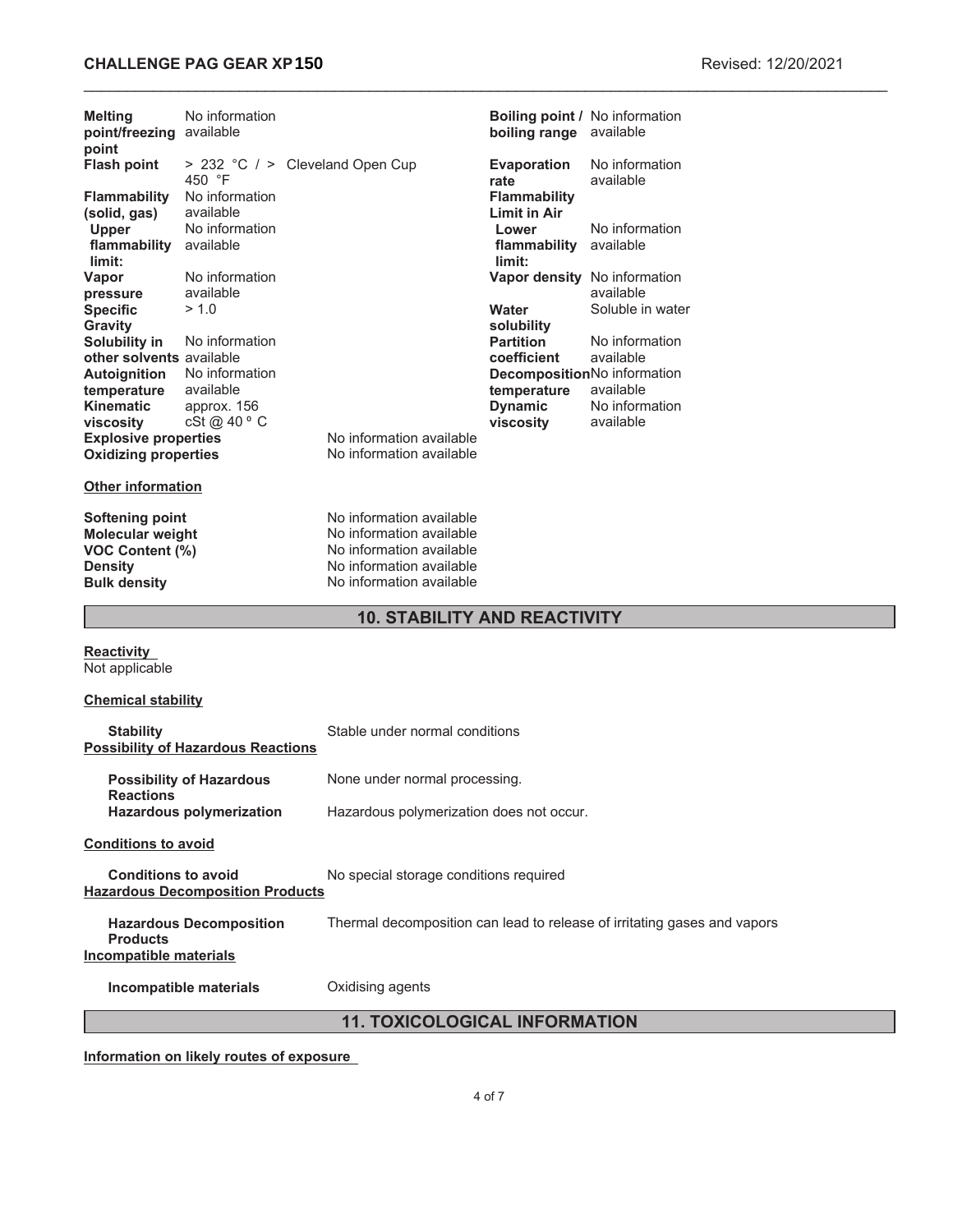$= 320$  mg/m<sup>3</sup> (Rat ) 4 h

| <b>Components</b>          | Oral LD50                                                                                                               | <b>Dermal LD50</b>                                                                       | <b>Inhalation LC50</b> |
|----------------------------|-------------------------------------------------------------------------------------------------------------------------|------------------------------------------------------------------------------------------|------------------------|
| Ingestion                  | Ingestion may cause gastrointestinal irritation, nausea, vomiting and diarrhoea.                                        |                                                                                          |                        |
| <b>Inhalation</b>          | Vapors and/or aerosols which may be formed at elevated temperatures may be irritating to<br>eyes and respiratory tract. |                                                                                          |                        |
| <b>Skin contact</b>        |                                                                                                                         | Substance does not generally irritate and is only mildly irritating to the skin.         |                        |
| Eye contact                | May cause slight irritation.                                                                                            |                                                                                          |                        |
| <b>Product Information</b> |                                                                                                                         | Product does not present an acute toxicity hazard based on known or supplied information |                        |

\_\_\_\_\_\_\_\_\_\_\_\_\_\_\_\_\_\_\_\_\_\_\_\_\_\_\_\_\_\_\_\_\_\_\_\_\_\_\_\_\_\_\_\_\_\_\_\_\_\_\_\_\_\_\_\_\_\_\_\_\_\_\_\_\_\_\_\_\_\_\_\_\_\_\_\_\_\_\_\_\_\_\_\_\_\_\_\_\_\_\_\_\_

#### **Information on toxicological effects**

### **Delayed and immediate effects as well as chronic effects from short and long-term exposure**

Polyalkylene Glycol -  $\overline{\phantom{a}}$  -  $\overline{\phantom{a}}$  -

| <b>Sensitization</b><br><b>Mutagenic effects:</b><br>Carcinogenicity | No sensitization responses were observed.<br>Did not show mutagenic or teratogenic effects in animal experiments.<br>This product does not contain any carcinogens or potential carcinogens as listed by OSHA,<br>IARC or NTP. |
|----------------------------------------------------------------------|--------------------------------------------------------------------------------------------------------------------------------------------------------------------------------------------------------------------------------|
| <b>Reproductive toxicity</b>                                         | This product does not contain any known or suspected reproductive hazards.                                                                                                                                                     |
| <b>STOT - Single Exposure</b>                                        | None under normal use conditions.                                                                                                                                                                                              |
| <b>STOT - Repeated Exposure</b>                                      | None under normal use conditions.                                                                                                                                                                                              |
| <b>Aspiration hazard</b>                                             | Not applicable.                                                                                                                                                                                                                |

### **Numerical measures of toxicity - Product Information**

#### **The following values are calculated based on chapter 3.1 of the GHS document** .

| ATEmix (oral)                 | 11188 mg/kg |
|-------------------------------|-------------|
| <b>ATEmix (dermal)</b>        | 17577 mg/kg |
| ATEmix (inhalation-dust/mist) | 330 mg/l    |

## **12. ECOLOGICAL INFORMATION**

### **Ecotoxicity**

Harmful to aquatic life with long lasting effects

0.39123% of the mixture consists of components(s) of unknown hazards to the aquatic environment

# **Persistence and degradability**

No information available.

#### **Bioaccumulation** No information available.

**Mobility** Soluble in water.

## **13. DISPOSAL CONSIDERATIONS**

### **Waste treatment methods**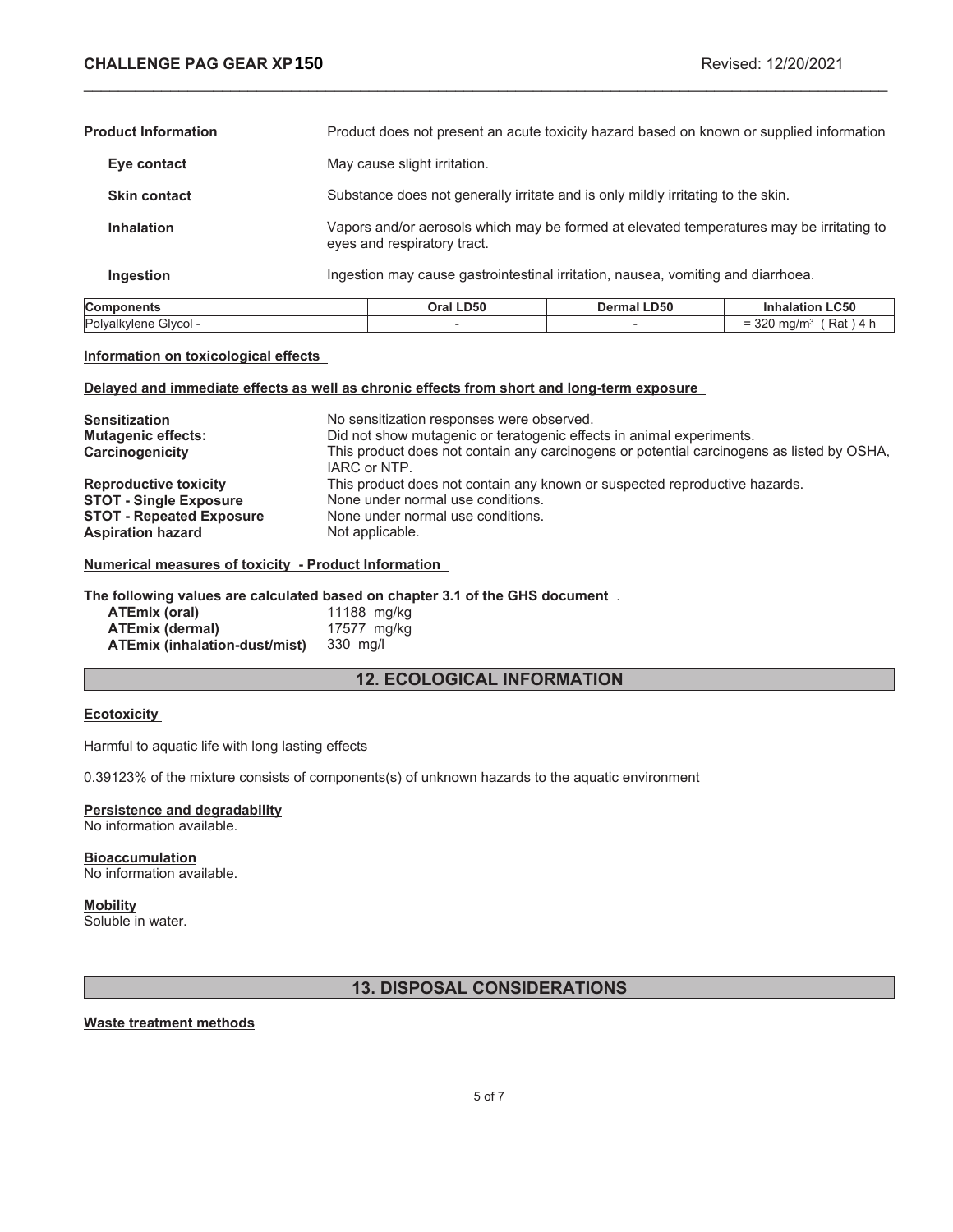**Disposal of wastes** Disposal should be in accordance with applicable regional, national and local laws and regulations.

**Contaminated packaging Do not reuse container.** 

**International Inventories** 

## **14. TRANSPORT INFORMATION**

\_\_\_\_\_\_\_\_\_\_\_\_\_\_\_\_\_\_\_\_\_\_\_\_\_\_\_\_\_\_\_\_\_\_\_\_\_\_\_\_\_\_\_\_\_\_\_\_\_\_\_\_\_\_\_\_\_\_\_\_\_\_\_\_\_\_\_\_\_\_\_\_\_\_\_\_\_\_\_\_\_\_\_\_\_\_\_\_\_\_\_\_\_

**DOT** Not Regulated by any means of transportation

## **15. REGULATORY INFORMATION**

| 1110111011011111001100 |                                                                         |
|------------------------|-------------------------------------------------------------------------|
| <b>TSCA:</b>           | Listed in TSCA                                                          |
| DSL:                   | All of the components in this product are listed in DSL                 |
| <b>EINECS/ELINCS</b>   | This product complies with EINECS/ELINCS                                |
| <b>CHINA:</b>          | This product complies with China IECSC.                                 |
| <b>KECL:</b>           | This product complies with Korea KECL.                                  |
| <b>PICCS:</b>          | This product complies with Philippines PICCS.                           |
| AICS:                  | All the constituents of this material are listed on the Australian AICS |
|                        |                                                                         |

#### **Legend:**

**TSCA** - United States Toxic Substances Control Act Section 8(b) Inventory

**DSL/NDSL** - Canadian Domestic Substances List/Non-Domestic Substances List

**EINECS/ELINCS** - European Inventory of Existing Chemical Substances/European List of Notified Chemical Substances

**ENCS** - Japan Existing and New Chemical Substances

**IECSC** - China Inventory of Existing Chemical Substances

**KECL** - Korean Existing and Evaluated Chemical Substances

**PICCS** - Philippines Inventory of Chemicals and Chemical Substances

**AICS** - Australian Inventory of Chemical Substances

### **Federal Regulations**

### **SARA 313**

Section 313 of Title III of the Superfund Amendments and Reauthorization Act of 1986 (SARA). This product does not contain any chemicals which are subject to the reporting requirements of the Act and Title 40 of the Code of Federal Regulations, Part 372

| N٥ |
|----|
| N٥ |
| N٥ |
| N٥ |
| N٥ |
|    |

### **CWA (Clean Water Act)**

This product does not contain any substances regulated as pollutants pursuant to the Clean Water Act (40 CFR 122.21 and 40 CFR 122.42)